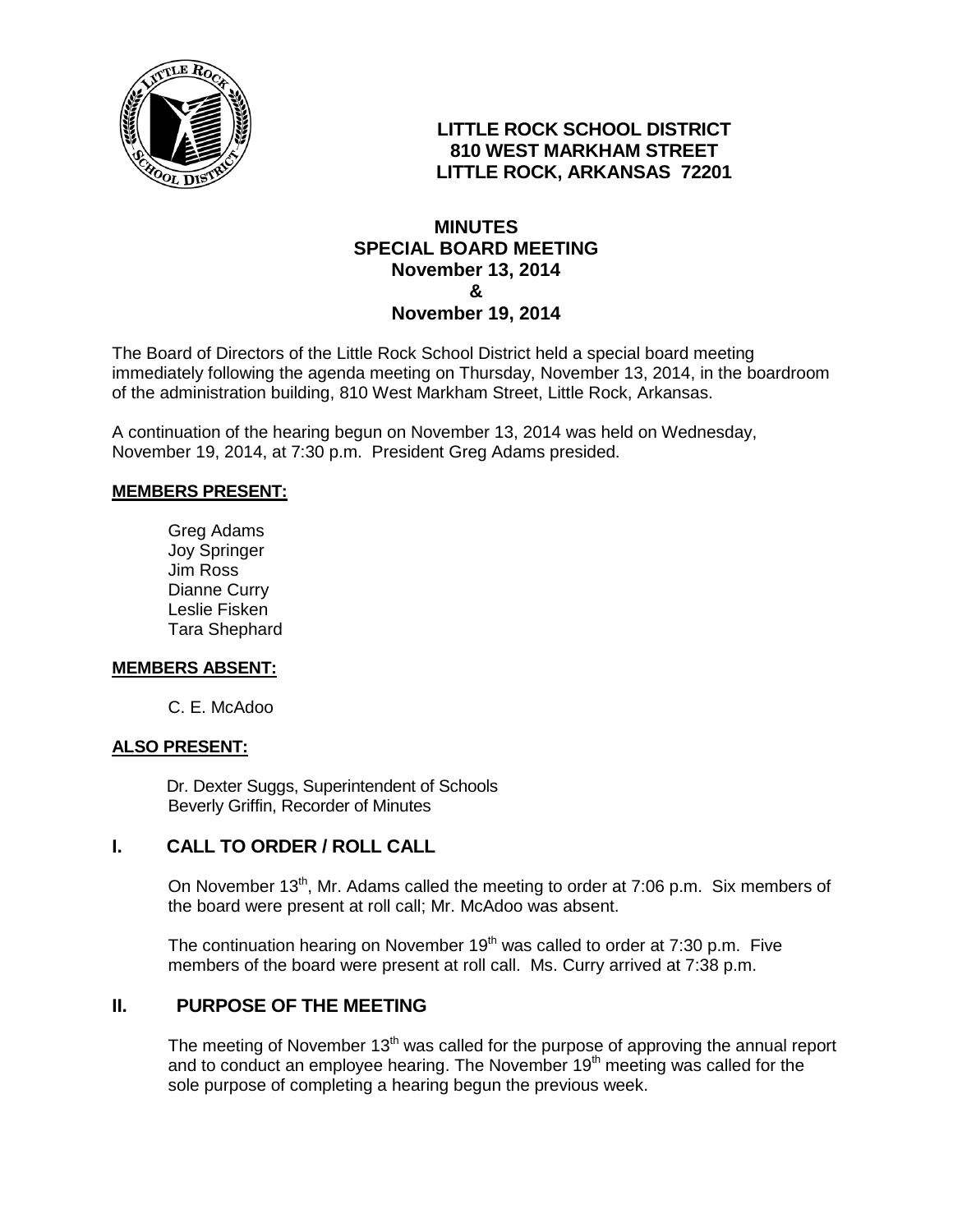## **ACTION AGENDA**

# **A. ANNUAL REPORT**

The Arkansas Department of Education requires publication by November 15 of each year, of an informational report which provides stakeholders with information regarding progress made by school districts across the state. Highlights from the 2013-14 school year were compiled by the communications office and submitted to the board for review and approval prior to publication. Ms. Fisken made a motion to approve the LRSD Annual Report. The motion was seconded by Ms. Shephard, and it **carried unanimously**.

*The board recessed at 7:11 p.m. and returned at 7:40 p.m. to conduct an employee hearing.* 

# **B. EMPLOYEE HEARING**

The LRSD was represented by Ellen Smith, attorney with the Friday law firm. Clayton Blackstock represented the employee, AS.

<The employee> was a paraprofessional at Terry Elementary, and had worked for the LRSD for approximately ten years. He was recommended for termination based on concerns regarding his interactions with some of the students at Terry. Coworkers at Terry began reporting these incidents to the current principal beginning in December 2013.

Mike Green, LRSD security officer was the first witness. He was questioned regarding his experience and background in conducting investigations. He discussed the investigation into incidents involving <the employee>. He named the individuals who had been questioned during the investigation. Those allegations were of inappropriate behavior with students, touching, hand holding, hugging, whispering, and other contact between <the employee> and specific male students.

Rhonda Caldwell was called as a witness for <the employee>. Ms. Caldwell reported that she works for the Division of Family Services, and that it was within her job responsibility to remove children from homes when necessary. She also stated she teaches parenting classes and serves as a parenting coach. She knew <the employee>professionally when both of them worked for Kids Country, a daycare/after school facility near Terry. <The employee> worked at Terry during the day and for Kid Country after school starting in 2007. She reported <the employee> also worked at the Promiseland Childcare Center, where he was a volunteer teaching dance and health. Ms. Caldwell stated she believed <the employee> had a good rapport with children but she never felt there were any inappropriate behaviors.

Tommie Kelly, the library media specialist at Terry since 2008, described <the employee's> behavior at times as erratic and threatening. She said he was too playful with children, and had allowed children to sit in his lap. She had witnessed this behavior in front of the school at dismissal time and in the cafeteria when he was assigned to work with children in small groups. Ms. Kelly believed that <the employee> was closer with one particular child, and felt this child had been singled out for attention. Ms. Kelly did not want to state the name of the child involved because she felt threatened and fearful of retaliation from <the employee>.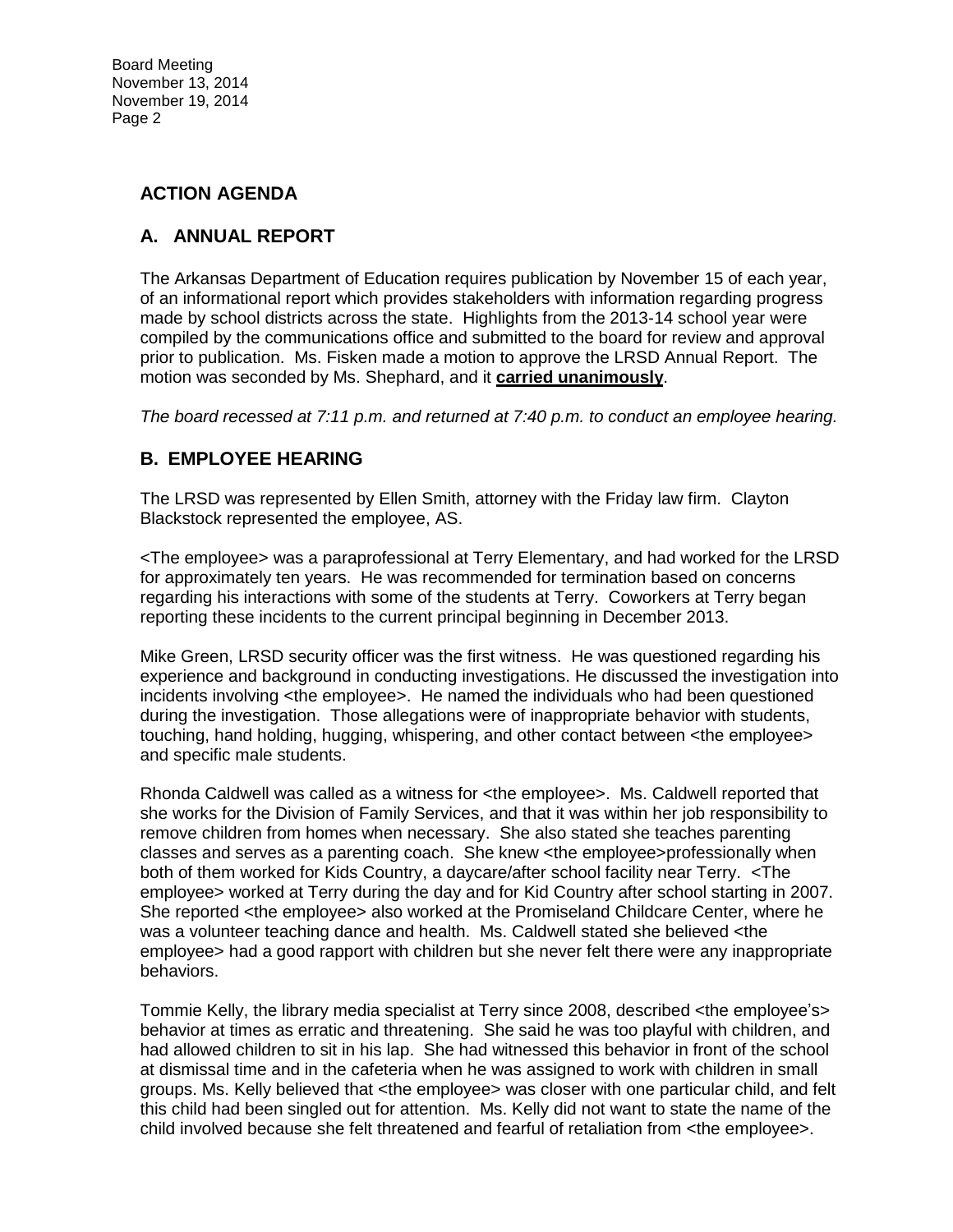> Ms. Kelly brought the behavior to the attention of the building administrator because of concerns that the behavior would lead to something more serious.

Amy Freeman, a teacher at Terry, reported she had first witnessed <the employee> with a student in his lap during a day where students had inside recess. Ms. Freeman reported that she had seen <the employee> wink and whisper in the ear of one particular student. She had asked the student to go to the library, and had been watchful when students were with <the employee>. She did not believe <the employee> was "keeping appropriate boundaries" with students. Ms. Freeman also reported that this child's parent had called her regarding some jewelry, bracelets and other items, that <the employee> had given to her child.

Mr. Blackstock requested that Ms. Freeman provide the names of students she was referring to in order to identify which incidents occurred with which student. Ms. Freeman named two students, <K> and <C>.

Hannah Rosson, a 4<sup>th</sup> grade teacher, reported this was her third year at Terry Elementary. She stated <the employee> was the paraprofessional in her classroom for two years. He was responsible for working with small groups of students in both math and literacy. She stated it was her belief that his contact with students was inappropriate, and she specified that he would put his arm around one particular male student, allowed students to sit in his lap, and spent more one-on-one time with one particular student.

Ms. Rosson stated she had worked with the principal to ensure <the employee> was not left alone with students. <The employee> was moved to a hallway area to work with individual students where an adult in the office could observe. Ms. Rosson reported she had met with one student's mother regarding these concerns, and had discussed what she believed was inappropriate touching. Ms. Rosson reported this parent had told her <the employee> had taken an interest in her after-hours activities and had offered to meet to run or workout together in order to spend time with her outside the school day. Ms.Rosson reported that the parent was appreciative that these concerns had been brought to her attention.

Rasul Griffin was formerly a security officer at Terry Elementary and had also previously worked at Hall High School. He reported observations of inappropriate interaction between <the employee> and some of the male students outside the school and in front of the building at Terry. Mr. Griffin did not want to respond to questions regarding his reasons for leaving employment at Terry and the LRSD.

Patricia McDaniel, former Terry parent, reported she trusted <the employee> to spend time with her children. <The employee> was, in fact, her son's godfather. Her son had attended Terry, and was now 12 years old.

*At the request of the Board, the hearing recessed at 10:15 p.m. It reconvened on Wednesday, November 19<sup>th</sup>, at 7:30 p.m.* 

### **EMPLOYEE HEARING – PART 2:**

Sandra Register, Terry principal, reported she had been in the LRSD for 29 years. For 16 years she had worked as a principal and assistant principal. Ms. Register responded to questions regarding her recommendation to the superintendent to terminate <the employee>. The recommendation was made in June 2014 and was based on conduct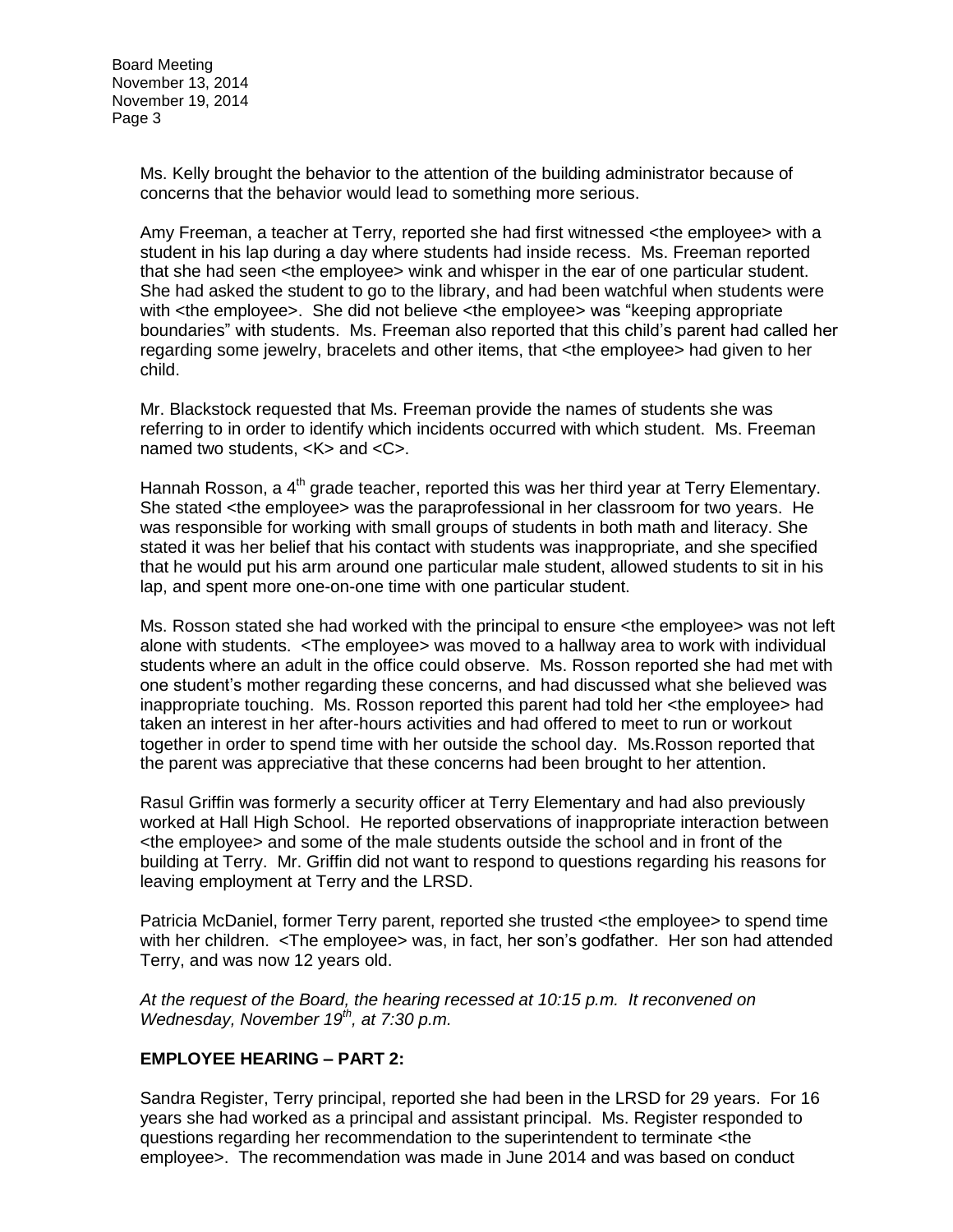> which occurred in the 2013-14 school year. She reported this was her second year working with <the employee>, and that during the first year she had no problems, concerns or conflicts.

> Ms. Register also responded to questions regarding the testimony of Ms. Rosson and reports received from Ms. Carrico. Both of these teachers had reported concerns regarding Mr. Smith's close contact with students, including sitting too close and draping his arm over the student's chest. The teachers reported to Ms. Register that they felt uncomfortable with the type of contact between Mr. Smith and this student. As a result of these concerns, Mr. Smith was given alternate assignments working with other students, distancing him from the student involved in the reported contact. Ms. Register also reported that both teachers had expressed fear that Mr. Smith would "blow up" or cause a scene in the presence of students.

> Ms. Register was questioned regarding a disagreement between <the employee> and a former security officer at Terry. <The employee> had reported that the officer, Ms. Porchay, had made comments about him, and in April he went to Ms. Register's office demanding that she do something immediately. Ms. Register called a meeting the next morning, investigated the allegations, and as a result Ms. Porchay was transferred to another school. <The employee> was not written up or disciplined over this particular incident.

> Ms. Register also responded to questions regarding a report from security officer Griffin. Mr. Griffin had reported physical contact between <the employee> and a student. It was this report that caused her to begin further investigation, including a review of statements made to her by teachers. She saw "a pattern of behavior" in the incidents reported to her, and she decided it was time to request a formal investigation and take action to recommend termination. Her decision was based on the fact that <the employee> showed favoritism to one particular student, she reviewed previous reports from teachers and other school staff, and his continual exhibit of unprofessional behaviors.

> Ms. Register reported that it was after her request for investigation to Safety and Security that she was informed by Director Bobby Jones that there had been a previous investigation into similar instances of inappropriate contact with students. It was reported to her that <the employee> had been informed, notified, and counseled that it was inappropriate to touch children. She also reported that in the spring <the employee> filed a complaint against her with her supervisor, Dr. Mitchell.

> Mr. Blackstock questioned Ms. Register regarding the complaint filed against her by <the employee>. His complaint contained allegations that she was unfair and had been involved in instances of slander and bullying. <The employee> also alleged that during the 2013-14 spring semester, Ms. Register had asked a custodian, Mr. Crutcher, to keep a close watch on him, especially his contact with students. <The employee> believed the comments from security officer Porchay had been the beginning of the rumors. <The employee> believed everyone in the building had heard the rumors and were asked to watch him.

> Ms. Register was asked to describe an incident regarding a student leaving the playground during recess. A teacher, Ms. Terry, had given a second grade student her keys, and asked her to walk across the street to the parking lot to retrieve something from her car. Ms. Register and security officer Griffin witnessed the incident and he followed the student to bring her back to Ms. Register. It was alleged that security officer Griffin interrogated the little girl, but Ms. Register reported that wasn't the case. She asked the student questions,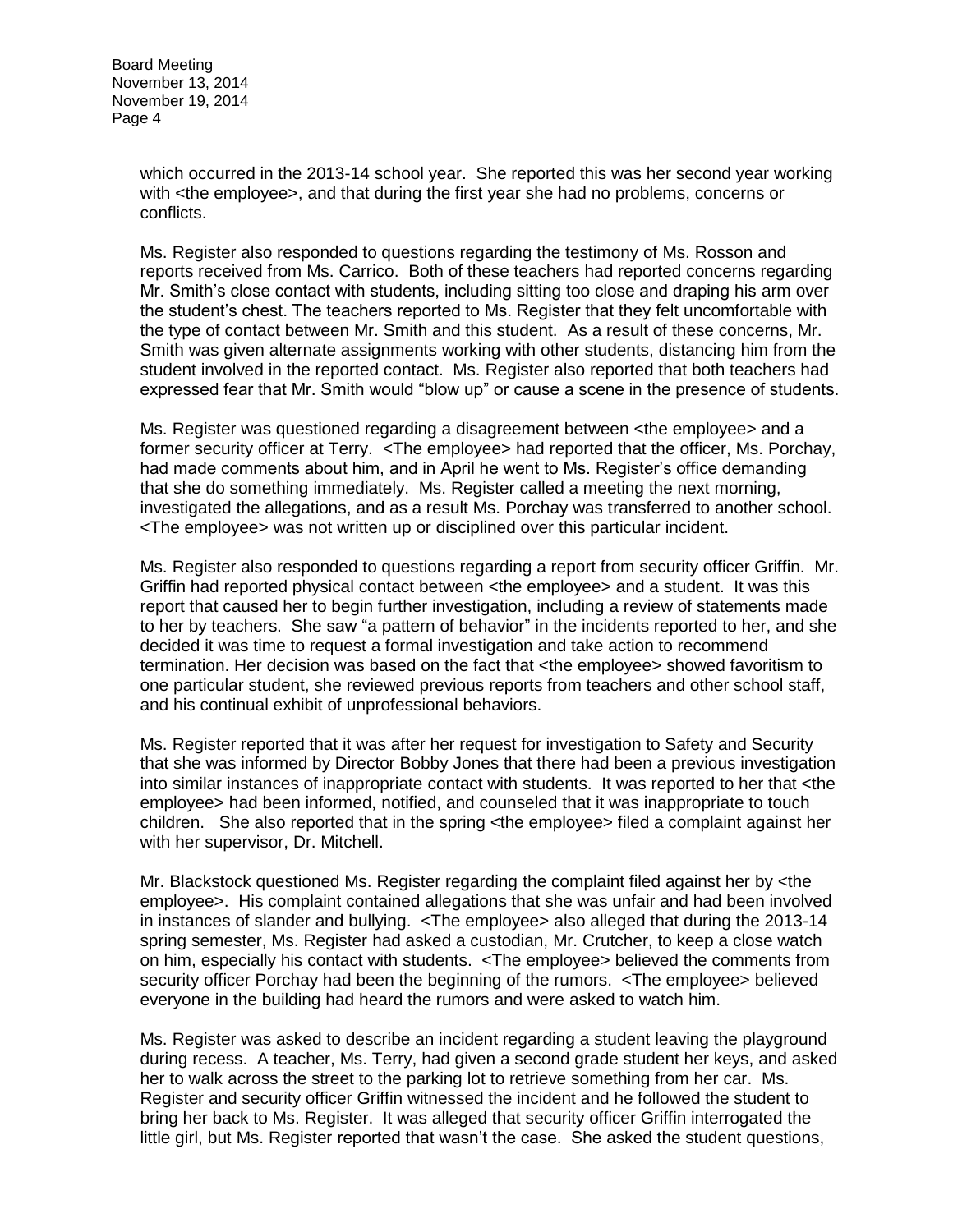but did not discipline the student. Ms. Terry was confronted about sending a student out to cross the street.

Ms. Register stated she reported <the employee> to DHS when she went to security about the investigation. As a mandatory reporter, she was concerned about his behavior and felt it was time to make official reports for the record.

Lori Brown, principal of Franklin Elementary, was formerly the principal at Terry from 2009- 2012. She reported that <the employee> was a para professional during the time she was at Terry. She responded to questions, and reported <the employee> had been instructed previously as to appropriate contact with children. Although she didn't provide exact dates, she reported he had been given a directive to not have children sitting on his lap, not to hug them, pick them up, or hold them in his lap. There were notes in his files at the school regarding these instructions from previous administrators including assistant principal Ms. Booth, and former principal Ms. Ramsey. Those behaviors had previously been documented in his files, and he was aware that these behaviors violated district policy.

Ms. Brown reported she had asked for <the employee> to be moved from Terry, and had recommended he be assigned to a position where he would not be working with elementary age children. She didn't believe his behavior was severe enough to recommend termination, but didn't feel comfortable having him at her school or having him in contact with younger students.

LaDonna Marshall Montgomery was not present, but was contacted by telephone call. She stated she had worked at Terry as a substitute security officer and had discussed Ms. Register and <the employee> with the building custodian. She heard defamatory rumors about <the employee> from the custodian. She also reported she had known <the employee> for four or five years and had met him at her cousin's house.

<The employee> addressed the board, stating he had worked for the LRSD for 15 years, with the last ten being assigned as a para professional at Terry Elementary. He reported that the substitute security officer, Ms. Montgomery, had told him about her conversation with the building custodian, including comments that Ms. Register had been asked him to watch him. It was after hearing those comments that he decided to file a complaint against Ms. Register.

<The employee> continued by saying he had seen his personnel file, and there were no written reprimands from Ms. Brown. He denied ever receiving any written warnings from Ms. Brown regarding contact or inappropriate behavior with children. He admitted receiving verbal warnings from Ms. Brown, and prior to that in 2007 or 2008, when Ms. Ramsey was the principal, there was an incident where she spoke to him regarding a similar situation. There was nothing written in his file.

<The employee> further refuted the statements from Security Officer Griffin regarding a student <A> sitting in his lap at the bus waiting area during the 2013-14 school year. He described this student as a very energetic first grader with some behavior incidents. He stated the student was excited, hyper, and kept jumping into his lap because he had met his AR goal. On another incident, the student had received a write up for poor behavior, and had been crying. He patted the student on the back. The student is in foster care and it was required to sometimes physically touch him in an effort to remind him of appropriate behaviors.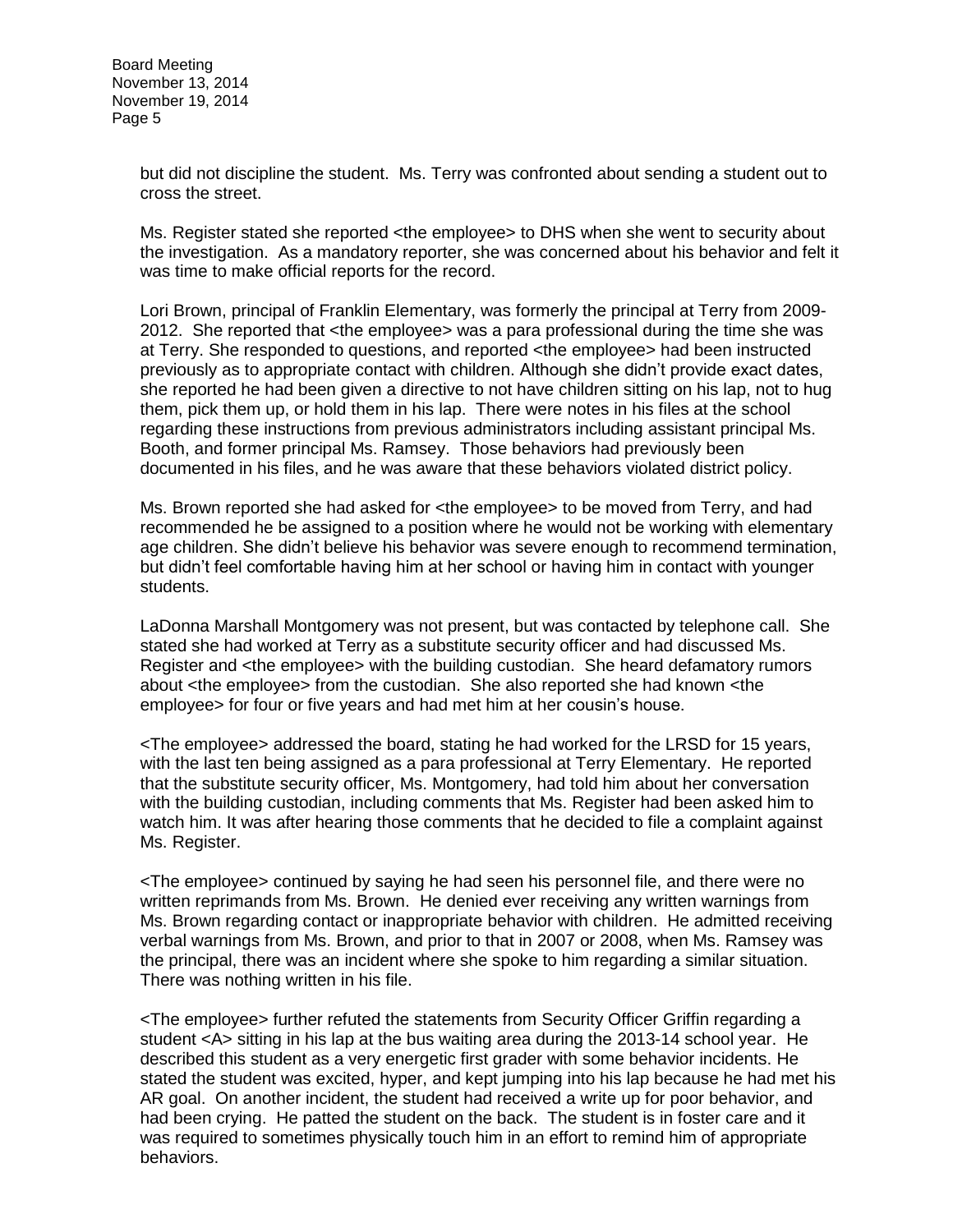> <The employee> was further questioned about contact with other students. In one instance, <the employee> was acquainted with the student's family and had worked with his younger siblings. He reportedly was acquainted with the mother, however he denied allegations that he had draped his arms over the student's shoulders or that he had allowed the student to lean back against his legs.

<The employee> admitted that he occasionally whispered in students ears. He said he used it as a way to remind them to be still or be quiet, or if they needed to be quietly reprimanded. When he had concerns or problems with a student, it was his practice to pull them to the side or speak to them where no one else could hear. He admitted giving a student some jewelry for his birthday. However he denied allowing this student to sit in his lap in the cafeteria during indoor recess.

<The employee> responded to questions regarding a diagram of areas of the cafeteria and the outside bench where there had been allegations of inappropriate contact. He felt that some of the teachers had been watching him, and he accused the security officer of trying to take pictures of him during times he was with groups of students. He read a statement regarding his desire to continue working as a paraprofessional.

Both attorneys made brief closing remarks. Ms. Smith summarized the history of allegations of inappropriate contact with students going back to 2007. She read the recommendations from the superintendent's letter to <the employee>, dated August 4, 2014, which detailed the allegations.

Mr. Blackstock asserted that nothing improper had occurred between <the employee> and his students. He attributed the allegations to the fact that <the employee> was familiar with some of the students and with their families outside the school setting. He stated that students merely gravitate to <the employee>.

The board convened a closed session to deliberate at 10:56 p.m. They returned from executive session at 11:35 p.m. and reported no action was taken.

On the recommendation to terminate <his> employment, the first allegation was:

*You allowed male students to sit in your lap on multiple occasions on school grounds including a classroom, on a bench outside during dismissal, and in the cafeteria.* 

Ms. Fisken made a motion that allegation #1 was proven. Ms. Shephard seconded the motion, and it **carried 4-2** with Ms. Curry and Ms. Springer voting no.

The second allegation was:

*You put your arm across the chest of a male student while you were behind the student for an extended period of time in a 4th grade classroom.* 

Ms. Fisken made a motion that allegation #2 was proven. Ms. Shephard seconded the motion, and it **carried 4-2**, with Ms. Curry and Ms. Springer voting no.